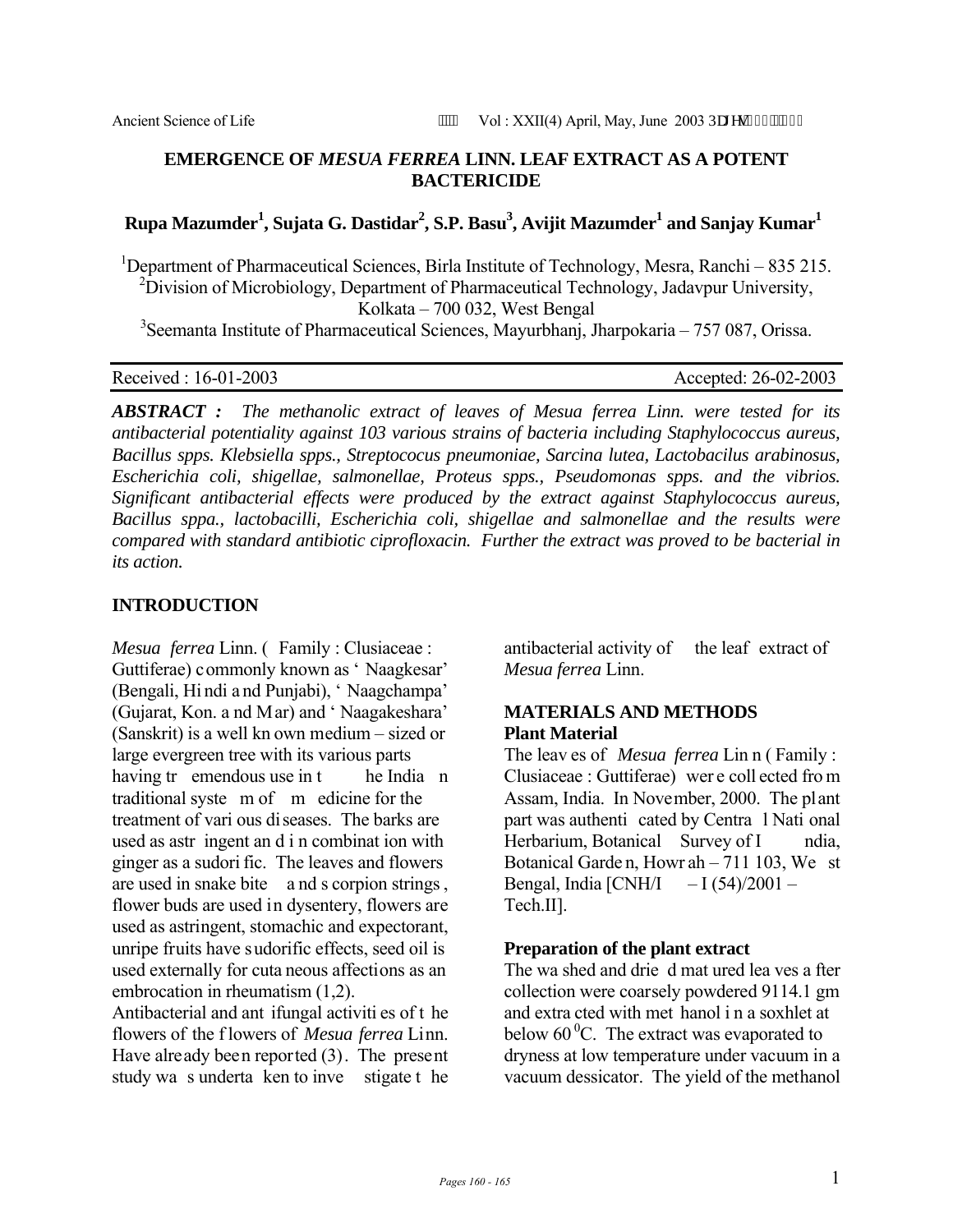extract with respect to dry powdered material was calculated to be 24.72% w/w.

## **Preparation of samples**

Dimethyl sulfoxide (DMSO) was us ed as the solvent to dissolve the dry powered extract for the antibacterial tests. Ciplofloxacin solutions were prepared by using sterile distilled water and were used as st andard for the comparison of the antibacterial potency of the leaf extract.

## **Chemicals**

All c hemicals an d s olvents us ed in th is experiment wer e of AR gra de and obtai ned from BDH (Poole, UK).

## **Microorganisms**

One hundr ed thr ee strains of bacter ia belonging to 12 di fferent g enera w ere te sted in this st udy. S. aure us AM 8/ 98, E.coil AM 8/98,P. mirabilis AM 8/98, Kl ebsiella pneumoniae RM 8/98 and Ps eudomonas spp. Were collected from S.C.B. Medical College, Cuttack, Orissa, India; E. coi l VC Sona wave 3:37C, S. typhi ATCC 6539, S. aureus NCTC 7447 AND S. pne umoniae NCTC 7465 were collected from I nstitute of Microbial Technology, Cha ndigarh, India. W e had collected B.subti lis CD/ 99/1, Lactobacillus arabinosus CD/99/1, E.coil CD/99/1, B.cereus var myc oides, S. a ureus ATCC 29737 and Sarcina Iut ea CD/99/1 fr om Ce ntral Drugs Laboratory, Kolkata, India. All the remaining strains w ere procured f rom the D ivision of Microbiology, Depart ment of Pharamaceutical Technol ogy, J adavpur University, Kolkata, India.

## **In vitro tests for antibacterial efficacy of the extract.**

The mi nimum i nhibitory c oncentrations (MIC) of the extract against the various tested strains wer e det ermined by agar dilution technique ( 4). The anti bacterial pot entiality of the extract was assa yed by disc di ffusion method (5,6) and the results so obtained were

compared with those obt ained wi th s tandard antibiotic Ciprofloxacin.

## **Determination of mode of antibacterial action of the extract**

A hi ghly se nsitive ba cterial strai n, S. aure us ML 161, to the extrac t w as grown in sterile nutrient brot h medi um overni ght, 2 ml fr om which were added to 4 ml of steril e nutrient broth and incubated for 2 hr at 37  $\,^0C$ , so that the culture attained logarithmic pha se of growth. After 2 hr incubation t he extract was added at a higher concentration than its MIC value for that particular strain. The number of colony for ming unit (CFU/ ml) was determined by Miles and Mishra's method (7) at an int erval of 2 hr upt o 6 hr a nd then after 18 hr starting from zero hour.

# **RESULTS AND DISCUSSION**

The results of the determination of MIC of the extract agai nst 103 var ious tested bacter ial strains are r ecorded in Tabl e. 1. This shows that the extract was mo stly active against the *Staphylococcus aureus, Bacillus sppa., Lactobacillus arabinosus, Escherichia coli,*  Shigellae a nd Prote us s pps., but moder ately active against the Klebsiell ae spp., *Streptococcus pneumoniae, Sarcina lutea, Salmonellae typhimurium, Pseudomonas*  spps. and the vibrios.

The comparative results of t he anti bacterial assay of the extract and Ci profloxacin are depicted in Table 2.

The M IC of the extract against the most sensitive strain *S. aureus* ML 161 was found to be 50µg/ ml. At the logarit hmic growth phase of t he culture, when CFU count of the strain wa s  $9.8 \times 10^{-6}$  CFU/ ml,  $100 \mu g$ / ml, of the extr act was added. Subseque ntly, the CFU count of the cu lture was found to decrease a fter 2,4 and 6 hr and it ul timately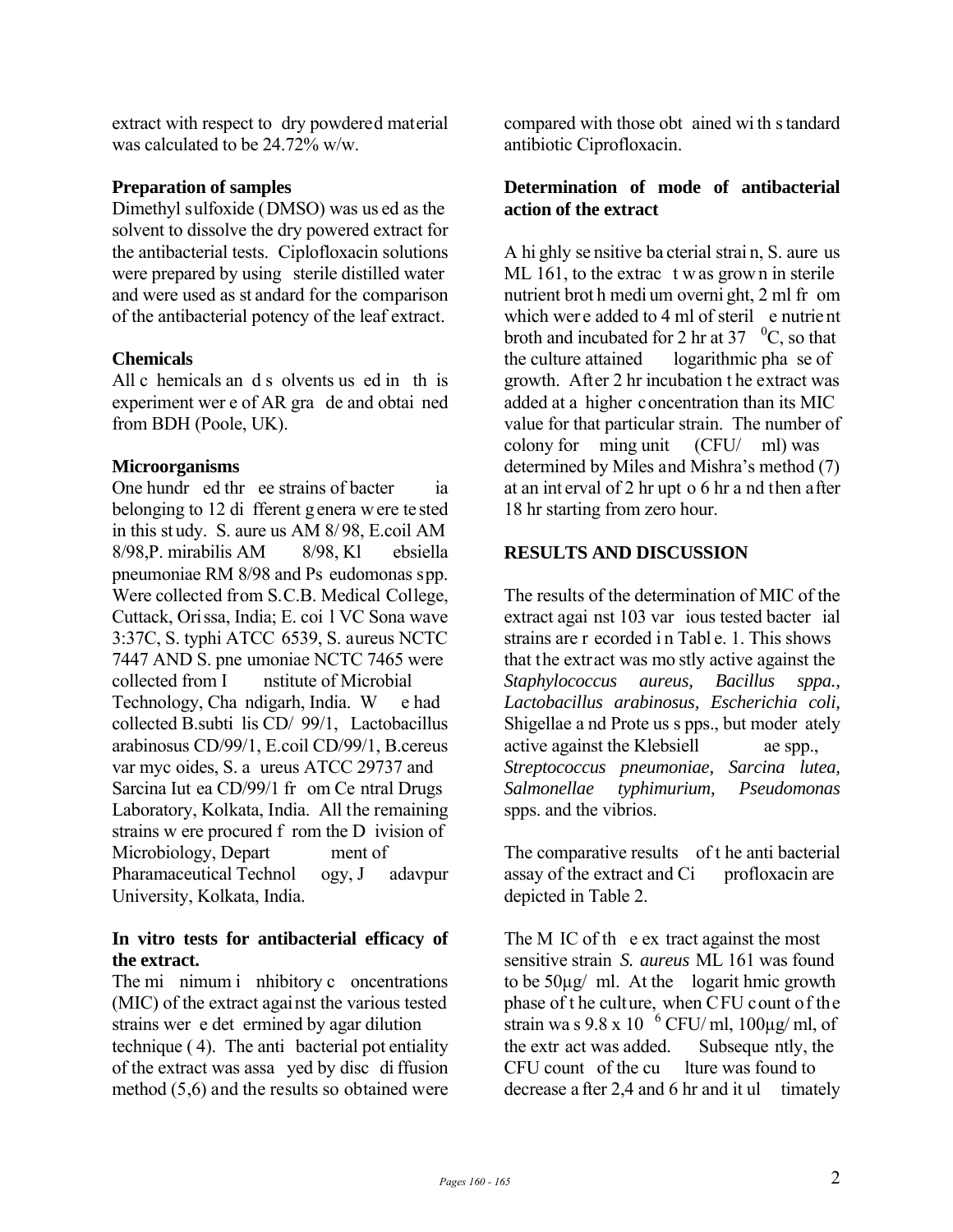reduced to zero at t he end of 18 hr. Thus it can be concl uded that t he methanolic extract of the leaf of *M. ferrae* (Linn) is bactericidal in its action. (Table 3 and Fig.1).

In summary, the metha nolic extract of the leaves of *Mesua ferrea* Linn appears to have potent bacterial eff ect against both gram positive and gra m nega tive str ains, mostl y against the organisms causing dysentery. An attempt to identify a nd isolat e the chemical component(s) which i s responsible for t his activity is being carried out.

#### **ACKNOWLEDGMENTS**

The aut hors are grate ful to the authority of Jadavpur Univer sity, Kolkata – 700 032, West Bengal, India, for supplying of bacterial strains in this wo rk. T he taxonom ic identification of th e plant speci men by Central National Herbarium, Botanical Survey of India , Shi bpur, Howra h, We st Bengal, India, is also grateful acknowledged.

## **REFERENCES**

- 1. Satyavati, G. v. et. al., Medicinal Plants of India, Vol.2, ICMR, New Delhi., 242, (1987).
- 2. Chatterjee, Asima and Pakrashi, Satyesh Chandra., "The Treatise of Indian Medicinal P lants", Vol.2, Publication and I nformation Directorate, CSIR, Dr. K.S. Krishnan Marg, New Delhi – 110 012., pp.163-164, (1992).
- 3. Ray, P .G. and Majum dar, S.K ., "A ntimicrobial activity of som e Indian Plants", E conomic Botany 30, 4, 317 – 320, (1976).
- 4. Mazumder, R., Mendiratta, T., Mondal, S.C. and Mazumder, A., "Antimicrobial potency of the leaf-stalk extract of Curcuma longa (Linn)", Anc. Sci, of Life XX, 92-96, (2000).
- 5. Mariam, T. G ., Murthy, P.N ., Ranganathan, P., Hymet e, A a nd Da ka, K., " Antimicrobial screening of Ru mex abyssiricus and Rumex nervosus", The East ern Pharmacist 36, 33, 131 – 133, (1993).
- 6. Pelczar, M.J., Chan, E.C. S. and Krie g, N.R., "Mi crobiology Concepts and Application", Int. edn., McGraw Hill, New York, pp 578 – 581, (1993).
- 7. Miles, A. A. and Mis hra, S. S., " The estimation of the bacterial power of bloo", J. Hyg Ca mb 38, 732, (1938).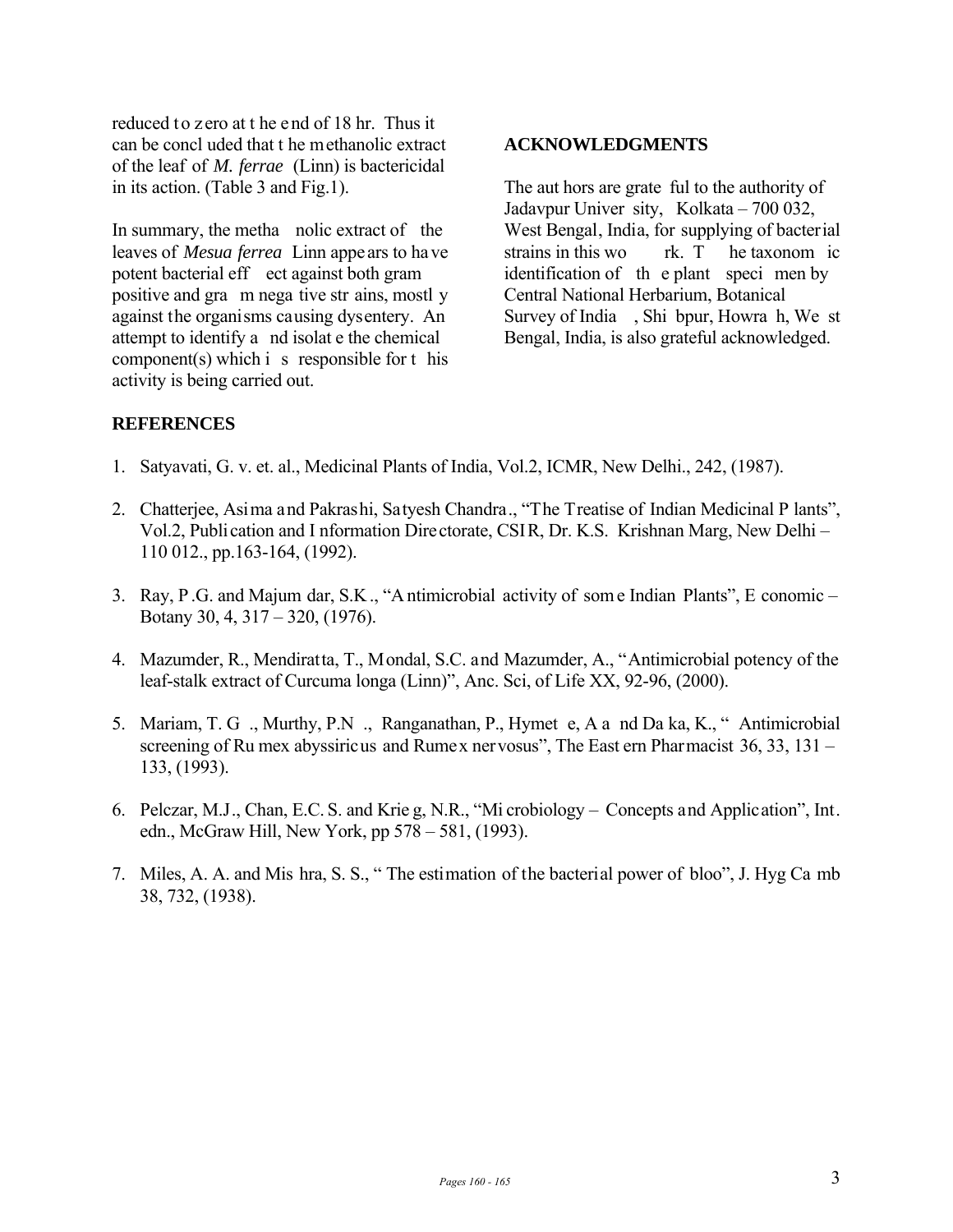|                          | No. of bacteria inhibited by the extract of $(\mu g/ml)$ |                |    |                |    |            |     |        |  |
|--------------------------|----------------------------------------------------------|----------------|----|----------------|----|------------|-----|--------|--|
| <b>Bacteria</b>          | No. of                                                   | 5              | 10 | 25             | 50 | <b>100</b> | 200 | $>200$ |  |
|                          | tested                                                   |                |    |                |    |            |     |        |  |
| Staphylococcus aureus    | $40 -$                                                   |                | -  | $\blacksquare$ | 10 | 09         | 10  | 11     |  |
| Bacillus spp.            | 03                                                       |                |    |                |    | $-03$      |     |        |  |
| Klebsiella spp.          | 02                                                       | $\blacksquare$ |    |                |    | $01 -$     |     | 01     |  |
| Streptococcus            | 01                                                       |                |    |                |    | $-01$      |     |        |  |
| pneumoniae               |                                                          |                |    |                |    |            |     |        |  |
| Sarcina lutea            | 01                                                       |                |    |                |    | $-01$      |     |        |  |
| Lactobacillus arabinosus | 01                                                       |                |    |                |    | $01 -$     |     |        |  |
| Escherichia coli         | 06                                                       |                |    |                |    | 02 03      |     | 01     |  |
| Shigella spp.            | 12                                                       | $\blacksquare$ |    |                |    | 03 06      |     | 03     |  |
| Salmonella spp.          | 04                                                       |                |    |                |    | $-03$      |     | 01     |  |
| Proteus mirabilis        | 01                                                       |                |    |                |    | $01 -$     |     |        |  |
| Pseudomonas spp.         | 02                                                       | $\blacksquare$ |    |                |    | $-01$      |     | 01     |  |
| Vibrio cholerae          | $30 -$                                                   |                |    |                | 03 | 07         | 07  | 13     |  |
| <b>Total Strains</b>     | 103                                                      |                |    |                |    |            |     |        |  |

# **Table 1. Bacterial inhibitory spectrum of the methanolic extract of leaves of**  *Mesua ferrea* **Linn.**

# **Table 2. A comparative account of the assay results (in terms of diameters of zones of inhibition) of methanolic extract of** *Mesua ferrea* **Linn. leaf and Ciproflxacin.**

| <b>Bacteria</b>                       | Extract $(\mu\alpha/m)$ |       | Ciprofloxacin $(\mu g/ml)$ |       |  |
|---------------------------------------|-------------------------|-------|----------------------------|-------|--|
| Staphylococcus aureus ATCC 29737      | 7.00                    | 10.50 | 14.83                      | 17.66 |  |
| Bacillus cereus var mycoides          | 7.50 11.00              |       | 15.83                      | 17.83 |  |
| Lactobacillus arabinosua CD/99/1 8.00 |                         | 12.00 | 14.66                      | 16.83 |  |
| Escherichia coli ROW 7/12             | 7.00                    | 8.50  | 15.00                      | 16.66 |  |
| Shigella dysenteriae 68.50            |                         | 11.50 | 17.00                      | 21.00 |  |